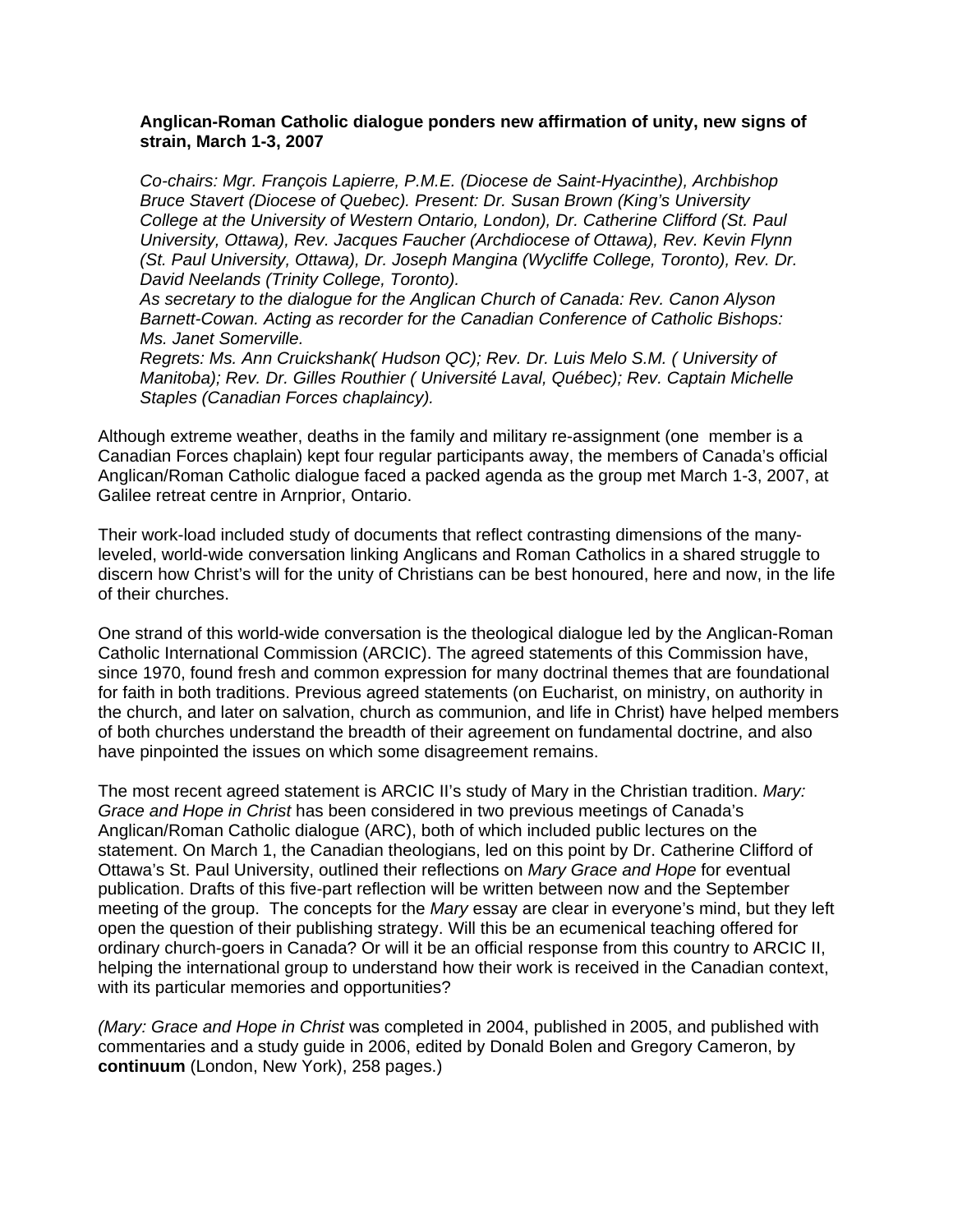A more recent strand in the global web of Anglican-Roman Catholic encounter is the International Anglican-Roman Catholic Commission for Unity and Mission (IARCCUM). Born in the year 2000, this new Commission is a gathering of bishops from both churches. Their mandate, grounded in the good experience of forty years of dialogue about theology, is to be *pastoral* leaders in the growing together of the two churches: "to translate our manifest agreement in faith into common life and mission", as its co-chairs wrote in October 2006.

*Growing Together in Unity and Mission* is the joyful first publication of IARCCUM. Forty pages long, it is full of practical suggestions of how Roman Catholics and Anglicans can work and serve their neighbours together more often, pray and study together more regularly, celebrate together the meaning of their baptism in Christ, and live the fruits of their shared faith down to the grassroots of both churches. The ARC theologians, looking at this statement for the first time on March 2, enthusiastically agreed to recommend it to the bishops and ecumenical officers of both their churches. The four participants who are professors and/or administrators at graduate schools of theology commented that in Canada, many of the recommendations in *Growing Together* are already the norm here.

In considering *Growing Together in Unity and Mission,* the meeting had expert help. Bishop John Baycroft, now retired and living in Ottawa, battled his way through a snowstorm to meet with ARC. Bishop Baycroft has been with IARCCUM since its first breaths, and was one of the drafters of the newly-released document. He pointed out that the *Growing Together* document is a first in Anglican-Roman Catholic ecumenical history: an agreed international statement by *bishops* of both churches. As such, this document is not "waiting for reception" by the leaders of the churches, as is usually the case with statements agreed to by theological dialogues. It is itself *an act of reception* by church leaders of a whole generation of convergence on the level of the expression of faith.

One small fact about *Growing Together* points, however, at a different dimension of our recent ecumenical history. A draft of this text was ready nearly four years ago. But storm-clouds appeared on the horizon as the Anglican communion world-wide entered into a difficult, historic debate occasioned by developments in the two North American Anglican churches. In Canada and in the USA, many church members now consider that faithful, committed same-sex unions should be accepted and blessed by the church. This conviction is strongly challenged by some within the North American churches and by many in other regions of the Anglican world. The resulting debate still presents a danger that the full communion among Anglican "provinces" world-wide could be broken.

Should the interpretation of the sources of revelation on God's will for persons with a homosexual orientation be seen as a "church-dividing" issue? If Anglicans conscientiously disagree on this, can they nevertheless remain in ecclesial communion with each other? Some Anglican provinces, for example, still do not ordain women to the priesthood; but Anglican provinces have not withdrawn from communion with each other over that difference. And: what should be the international process for ruling on this much-debated question? Within each province and each diocese there is a due order for working towards consensus on doctrine. But what is the process for the Anglican communion as a whole?

With anguish and much labour, leaders in the Anglican communion—from the Archbishop of Canterbury to unofficial bloggers on the Internet—have been seeking for faithful answers to these questions. This labour towards discernment has already produced several history-making documents. One is the **Windsor Report (2004) of the Lambeth Commission on Communion**, commissioned by the Archbishop of Canterbury and mandated to report to him on how to maintain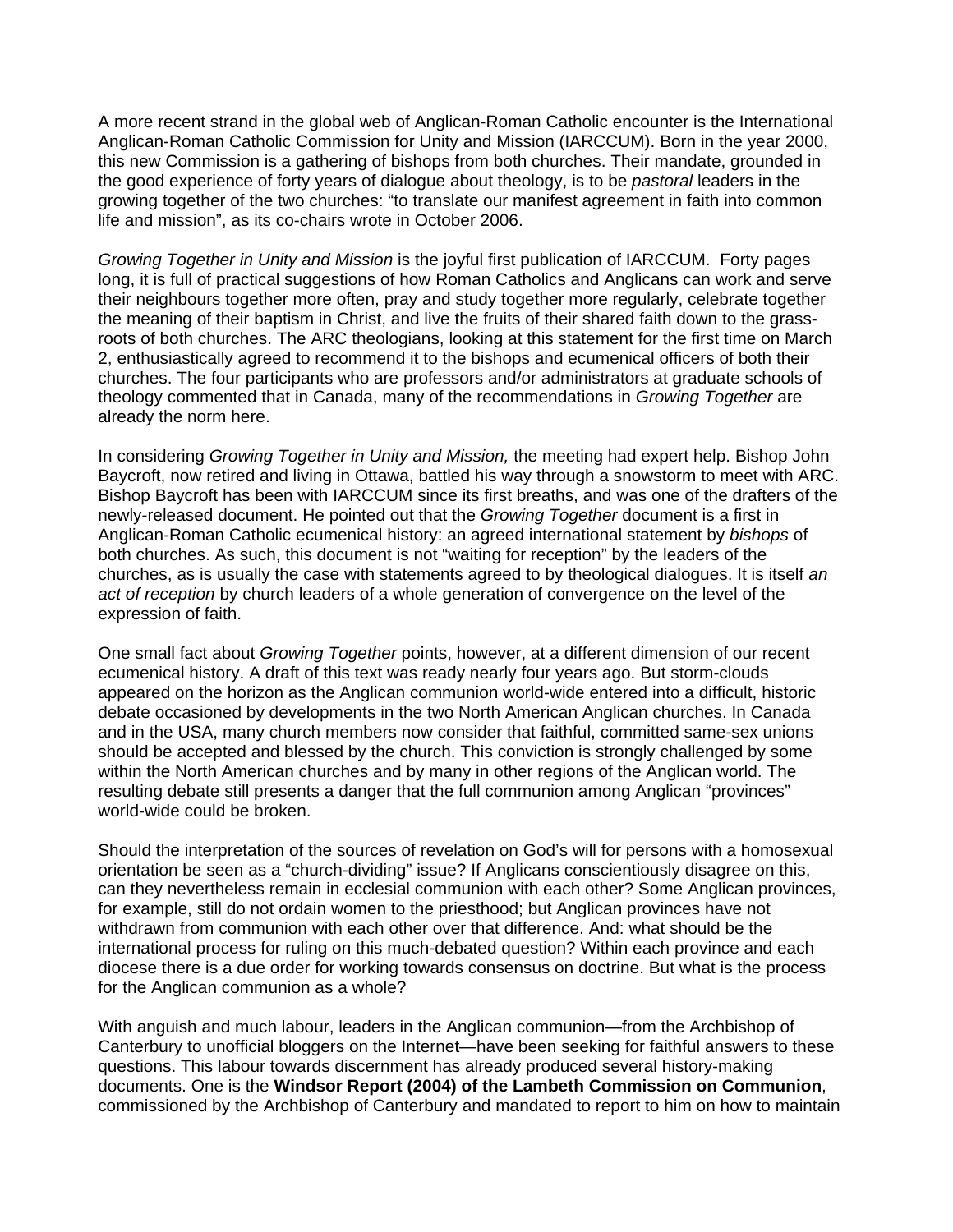the fullest possible communion while providing for Anglicans whose consciences drive them in diverging directions on the issues now being raised. Rev. Canon Alyson Barnett-Cowan, Director of the national office of Faith, Worship and Ministry for the Anglican Church of Canada (and secretary of the Anglican-Roman Catholic dialogue) was a member of the Commission which wrote the Windsor Report. (*The full text of the report is available at [http://www.anglicancommunion.org/windsor2004/\)](http://www.anglicancommunion.org/windsor2004/)*

The Anglican Church of Canada, following a debate at its own 2004 General Synod about the blessing of committed same-sex relationships, asked its national-level theological commission to answer this question: is same-sex blessing a matter of doctrine? If doctrine is involved, any change would require a long and careful process (perhaps the framing of a new canon) if change were to be authorized. The considered answer of The Primate's Theological Commission is contained in **the St. Michael Report**. (*[www.anglican.ca/primate//ptc/StMichaelReport.pdf](http://www.anglican.ca/primate//ptc/StMichaelReport.pdf))* 

On the international level, the Windsor Report had proposed that a common declaration describing how the provinces of the Anglican communion cohere might help to restore an orderly unity. Accordingly, an international group was tasked to draft what is currently being referred to as **a "covenant" for the Anglican Communion**. The draft now exists and is beginning to be discussed and considered in various countries/provinces of the church. (*[http://www.aco.org/commission/covenant/index.cfm.](http://www.aco.org/commission/covenant/index.cfm).)* 

All of these texts were on the table for discussion by ARC/Canada as the two co-chairs and the eight members of the dialogue met and prayed together for grace and light. In the absence of Professor Fr. Gilles Routhier who had been asked to lead discussion of the Windsor Report, conversation focused more on the St. Michael Report, with Dr. Susan Brown of King's University College (London, Ontario) taking the lead.

Dr. Brown noted the points in the St. Michael Report with which Catholic theology would agree: for example, that since the doctrine of the church has always been definitively expressed in its liturgies, a public and official (liturgical) blessing of same-sex unions would be a teaching gesture with doctrinal implications. The St. Michael Report affirms that doctrine is indeed at stake in the proposal of blessing, but not "core doctrine", and so concludes that the doctrinal implications of such a liturgical action would not be sufficiently serious to be "church-dividing". Dr. Brown found the Report's description of "core doctrine" (roughly equivalent to the Roman Catholic concept of "dogma") to be more narrowly limited than a Roman Catholic description would be.

Would the innovation of blessing same-sex unions affect the church's doctrine about marriage? The Report answers "yes" to this question, noting that the public blessing would tend to make the union analogous to a marriage, with doctrinal implications that ought to cohere with the teaching about matrimony. Here, Dr. Brown went back to ARCIC's 1994 agreed statement "*Life in Christ*", which affirmed that for both church traditions, "a faithful and lifelong marriage between a man and a woman provides the normative context for a fully sexual relationship." Dr. Brown considers that for a church to treat same-sex union as analogous to marriage would reveal not a simple case of Anglican/Roman Catholic pastoral diversity, but would be a sign "that agreement on a deeper level is not as solid as we thought or as it used to be."

It was clear, Dr. Brown noted, that the teaching of the Roman Catholic Church could not now support the blessing, or the ethical approval, of a sexually active same-sex relationship. However, both our traditions affirm the goodness of friendship and of life-long fidelity. The mutual affection and faithful commitment of a homosexual couple could be understood in both traditions as "a means of grace". Could only that committed-friendship dimension be blessed and celebrated in an